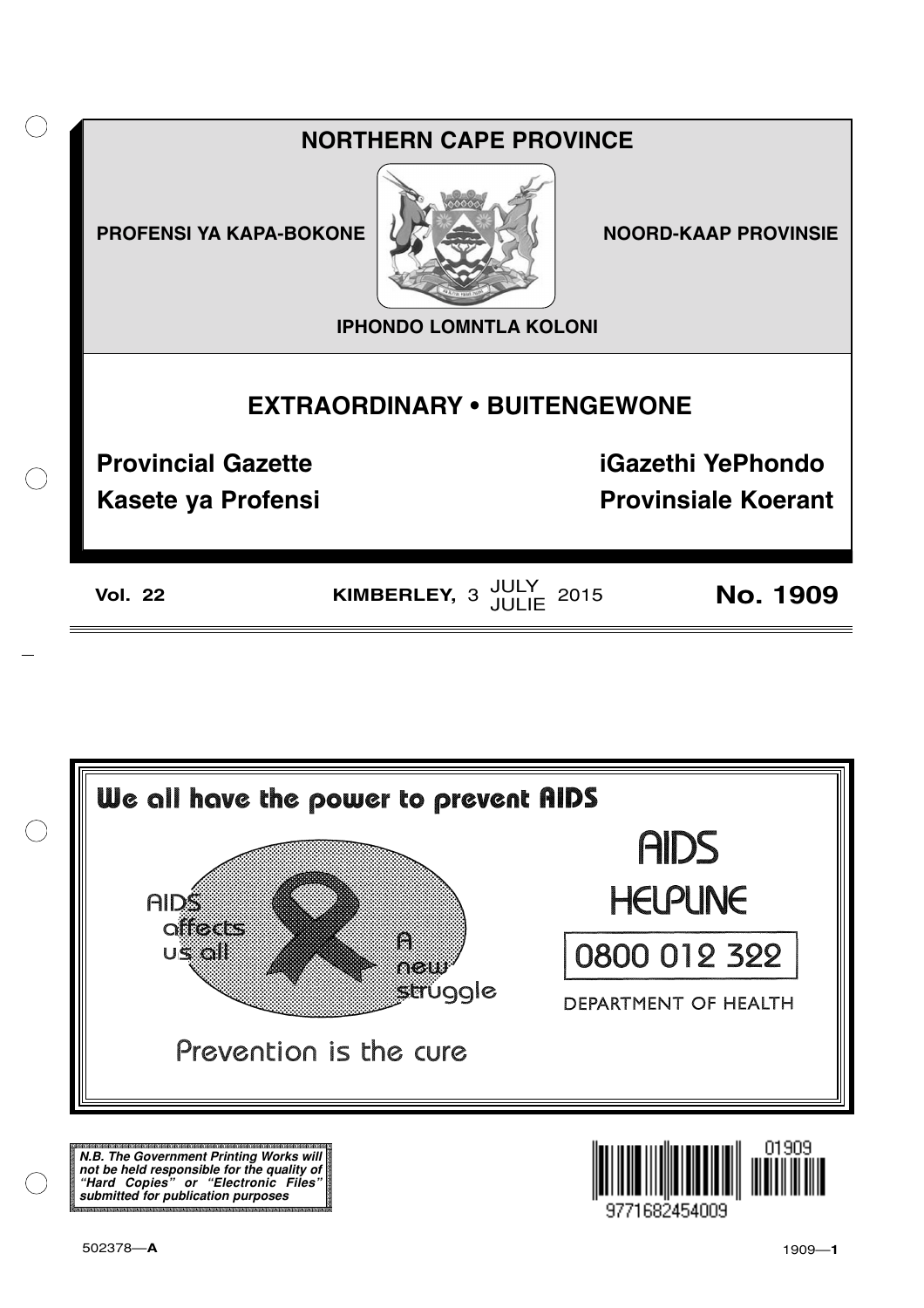### **ANNUAL PRICE INCREASE FOR PUBLICATION OF A LIQUOR LICENCE:**

### **FOR THE FOLLOWING PROVINCES: (AS FROM 1 APRIL 2015)**

**NORTHERN CAPE LIQUOR LICENCES**: R221.00.

**GAUTENG LIQUOR LICENCES:** R221.00.

**ALL OTHER PROVINCES:** R134.70.

#### **CONTENTS GENERAL NOTICE** 61 Northern Cape Liquor Act, 2008: Notice of intention to apply in terms of section 20 of the Act for a licence....................... 4 1909 Page Gazette No. No.<br>No. No. **INHOUD ALGEMENE KENNISGEWING** 61 Noord-Kaap Drankwet, 2008: Kennis gewing van voorneme om kragtens artikel 20 van die Wet vir 'n lisensie aansoek te doen .................................... 5 1909 Bladsy Koerant No. No. No.

## **IMPORTANT NOTICE**

### **WHEN SUBMITTING LIQUOR NOTICES FOR PUBLICATION, CONTACT PARTICULARS ARE AS FOLLOWS:**

### **PHYSICAL ADDRESS:**

Government Printing Works 149 Bosman Street Pretoria

### **EMAIL ADDRESS AND FAX NUMBER:**

### **Gazette Submissions:**

Fax No. (012) 748-6030 E-mail: submit.egazette@gpw.gov.za

### **CONTACT PERSON FOR SUBSCRIBERS:**

Mrs M. Toka Tel. No. (012) 748-6066/6058 Fax No. (012) 323-9574

### Important Announcement:

Please take note that from 1 April 2010 all Northern Cape Liquor Licence Applications will be published in its own Extra Ordinary Provincial Gazette.

- The publication date will be the First Friday of each month. ø
- $\blacksquare$ The closing date must be sent with the application (Form 2).
- Closing time: 12h00.  $\blacksquare$
- $\blacksquare$ Proof of payment (R221,00) must be sent with the application (Form 2).

Private Bag X85 Pretoria 0001

### **POSTAL ADDRESS:**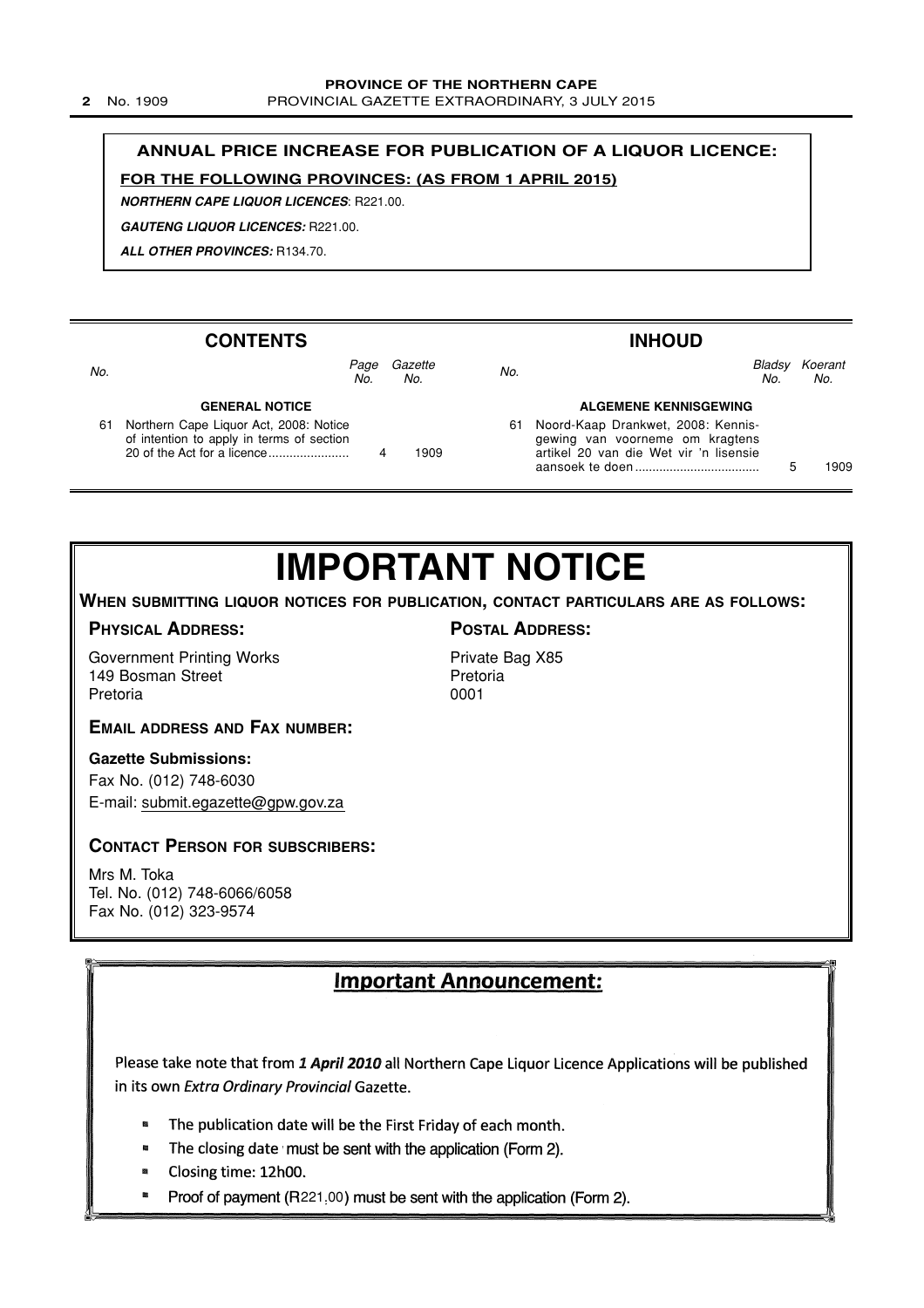

### **DISCLAIMER:**

Government Printing Works reserves the right to apply the 25% discount to all Legal and Liquor notices that comply with the business rules for notice submissions for publication in gazettes.

National, Provincial, Road Carrier Permits and Tender notices will pay the price as published in the Government Gazettes.

For any information, please contact the eGazette Contact Centre on 012-748 6200 or email **info.egazette@gpw.gov.za**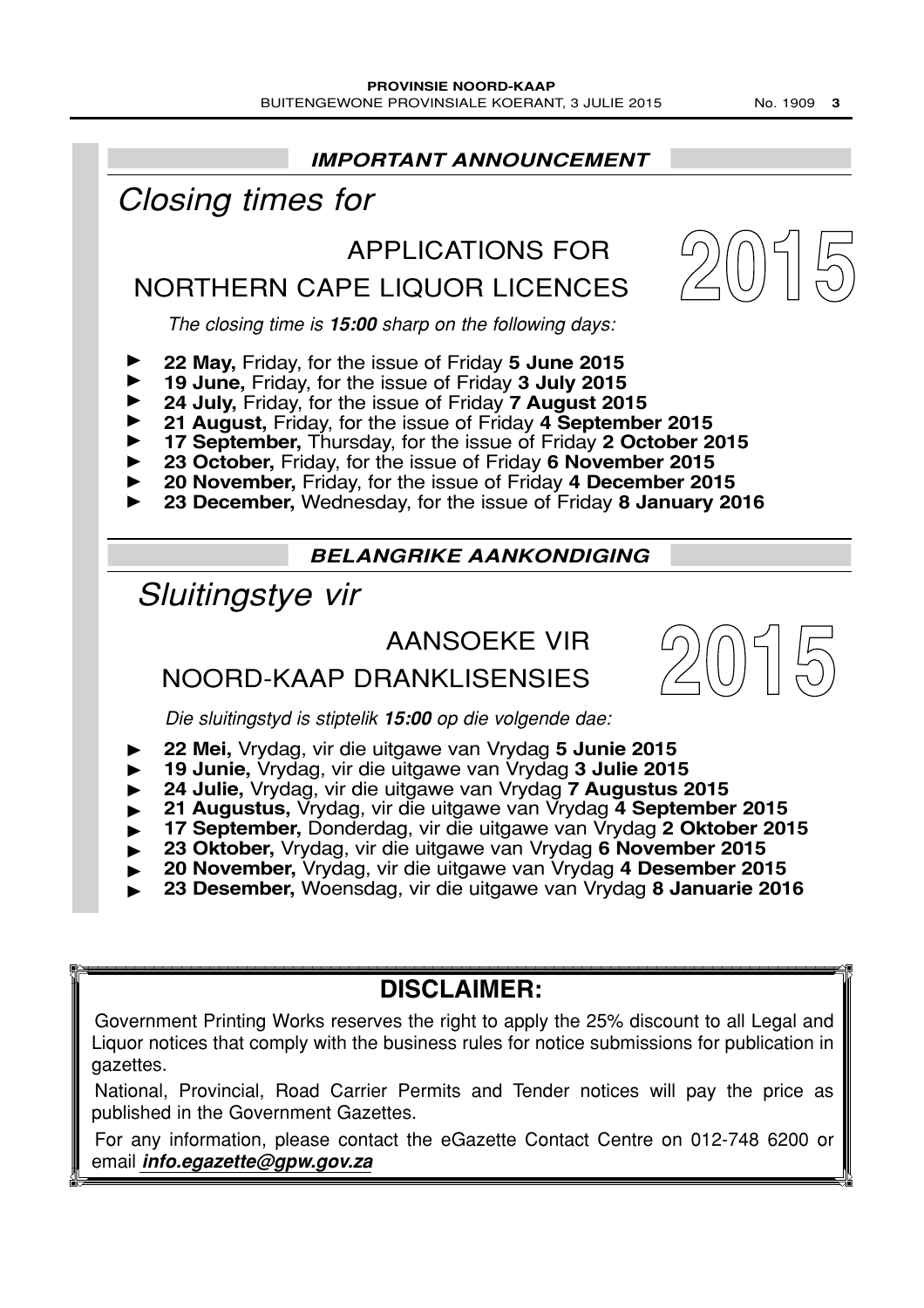### **PROVINCE OF THE NORTHERN CAPE**

**4** No. 1909 PROVINCIAL GAZETTE EXTRAORDINARY, 3 JULY 2015

### GENERAL NOTICES

### **NOTICE 61 OF 2015**

### **FORM 2**

NOTICE OF INTENTION TO APPLY IN TERMS OF SECTION 20 OF THE ACT FOR A LICENCE [Reg. 4 (1)]

NORTHERN CAPE LIQUOR ACT, 2008

Notice is hereby given that it is the intention to lodge the above-mentioned application, particulars of which appear hereunder, with the Northern Cape Liquor Board.

| 1.                  | 2.                                                                                                                                                                                           | 3.                                                    | 4.                              | 5.                                                                                     | 6.                                                                                                                                                           |
|---------------------|----------------------------------------------------------------------------------------------------------------------------------------------------------------------------------------------|-------------------------------------------------------|---------------------------------|----------------------------------------------------------------------------------------|--------------------------------------------------------------------------------------------------------------------------------------------------------------|
| Municipality        | Full name, street and postal<br>address of applicant                                                                                                                                         | Kind of licence<br>applied for                        | Kind of<br>liquor to<br>be sold | Name under which<br>business is to be<br>conducted and full<br>address of premises     | Extra Items<br>to be sold<br>[section $4(5)$ ]<br>$(a)$ and $(b)$ ]                                                                                          |
| //KHARA HAIS        | Algiena Juries, ID No.<br>7304170909088. Street and<br>postal address: 16 Spanspek<br>Street, Kalksloot, Upington,<br>8808                                                                   | Liquor Store<br>License                               | All kinds of<br>liquor          | Gina's Liquor,<br>1402 Koring Street,<br>Kalksloot, Upington,<br>8808                  | Permission to<br>sell in terms<br>of section 4<br>$(5)$ $(a)$ $(b)$ of<br>the Northern<br>Cape Liquor<br>Act, Act 2 of<br>2008-cold<br>drinks,<br>cigarettes |
| <b>DIKGATLONG</b>   | <b>Good Hope Private Reserve</b><br><b>CC.</b> Street address: 2 Kekewich<br>Drive, Monridge Office Park 6,<br>Monument Heights, Kimberley.<br>Postal address: PO Box 3428,<br>Diamond, 8305 | Tavern Liquor<br>Licence                              | All kinds of<br>liquor          | Good Hope Private<br>Reserve, Farm<br>Goedehoop 286,<br><b>Barkly West</b>             | N/a                                                                                                                                                          |
| <b>GAMAGARA</b>     | Silver Solutions 1156 CC, t/a<br>Elephant Rock Inn, ID No.<br>6409145175086. Street address:<br>11 Lukin Street, Olifantshoek.<br>Postal address: PO Box 129,<br>Olifantshoek, 8450          | Restaurant<br>Liquor License                          | All kinds of<br>liquor          | Elephant Rock Inn,<br>11 Lukin Street, being<br>Erf 33, Olifantshoek,<br>Northern Cape | Section 4 (5)<br>$(a)$ and $(b)$                                                                                                                             |
| <b>GAMAGARA</b>     | <b>Malgas Holdings CC</b><br>(2011/101295/23). Street<br>address: Zommerlust Centre, 9<br>Rietbok Street, Kathu, 8446.<br>Postal address: PO Box 648,<br>Kathu, 8446                         | Tavern                                                | All kinds of<br>liquor          | Club Vintage, No. 828<br>Dibeng, Erf 828                                               | N/a                                                                                                                                                          |
| <b>GA-SEGONYANA</b> | Poloko Terrence Boyang,<br>P.O. Box 2487, Kuruman, 8460                                                                                                                                      | Liquor Store<br>License                               | All kinds                       | Boyang Bottle Store,<br>Stand No. 66B.<br>Thamoyanche Village,<br>Kuruman              | Section 4 (5)<br>(a)                                                                                                                                         |
| <b>HANTAM</b>       | <b>Loeriesfontein Central Traders</b><br>CC (2006/156546/23). Street<br>address: 31 Main Road,<br>Loeriesfontein, 8185. Postal<br>address: PO Box 125,<br>Loeriesfontein, 8185               | On-consumption<br>Liquor Licence<br>for Restaurant    | All kinds of<br>liquor          | Loeriesfontein Central<br>Traders, Erf 1737, 31<br>Main Road,<br>Loeriesfontein, 8185  | Meals and<br>drinks in<br>terms of<br>restaurant<br>menu. Section<br>$4(5)$ (a) and<br>(b) items                                                             |
| <b>HANTAM</b>       | Turner & Haupt (Pty) Ltd<br>(1953/001363/07). Street<br>address: 37 Main Road,<br>Loeriesfontein, 8185. Postal<br>address: PO Box 05,<br>Loeriesfontein, 8185                                | Off-consumption<br>Liquor Licence<br>for Liquor Store | All kinds of<br>liquor          | Windpomp Tops,<br>Remainder of Erf 352,<br>36 Main Road,<br>Loeriesfontein, 8185       | Permission to<br>sell in terms<br>of section 4<br>$(5)$ (b) of the<br>Northern<br>Cape Liquor<br>Act, Act 2 of<br>2008                                       |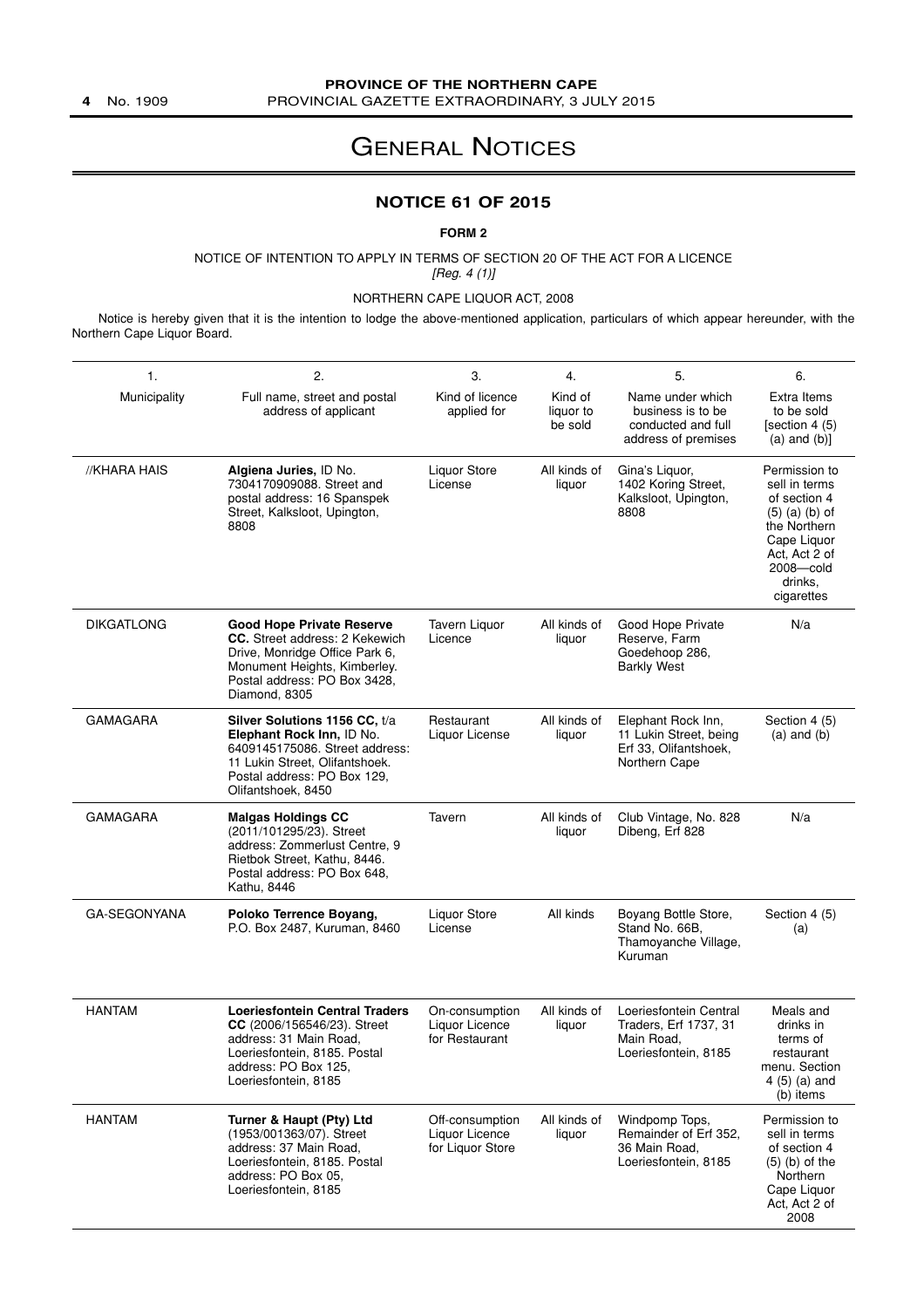### ALGEMENE KENNISGEWINGS

### **KENNISGEWING 61 VAN 2015**

**VORM 2**

KENNISGEWING VAN VOORNEME OM KRAGTENS ARTIKEL 20 VAN DIE WET VIR 'N LISENSIE AANSOEK TE DOEN [Reg. 4 (1)]

#### NOORD-KAAP DRANKWET, 2008

Kennis geskied hiermee dat dit die voorneme is om die bogenoemde aansoek, waarvan besonderhede hieronder verskyn, by die Noord-Kaap Drankraad in te dien.

| 1.                  | 2.                                                                                                                                                                                  | 3.                                                     | 4.                                     | 5.                                                                                    | 6.                                                                                                                                                           |
|---------------------|-------------------------------------------------------------------------------------------------------------------------------------------------------------------------------------|--------------------------------------------------------|----------------------------------------|---------------------------------------------------------------------------------------|--------------------------------------------------------------------------------------------------------------------------------------------------------------|
| Munisipaliteit      | Volledige naam, straat- en<br>posadres van aansoeker                                                                                                                                | Soort lisensie<br>waarvoor aan-<br>soek gedoen<br>word | Soort drank<br>wat verkoop<br>sal word | Naam waaronder<br>besigheid gedoen sal<br>word en volledige<br>adres van perseel      | Ekstra items<br>wat verkoop<br>kan word<br>[artikel 4 (5)]<br>$(a)$ en $(b)$ ]                                                                               |
| //KHARA HAIS        | Algiena Juries, ID No.<br>7304170909088. Street and<br>postal address: 16 Spanspek<br>Street, Kalksloot, Upington,<br>8808                                                          | <b>Liquor Store</b><br>License                         | All kinds of<br>liquor                 | Gina's Liquor,<br>1402 Koring Street,<br>Kalksloot, Upington,<br>8808                 | Permission to<br>sell in terms<br>of section 4<br>$(5)$ $(a)$ $(b)$ of<br>the Northern<br>Cape Liquor<br>Act, Act 2 of<br>2008-cold<br>drinks,<br>cigarettes |
| <b>DIKGATLONG</b>   | <b>Good Hope Private Reserve</b><br><b>CC.</b> Straatadres: 2 Kekewich<br>Drive, Monridge Office Park 6,<br>Monument Heights, Kimberley.<br>Posadres: Posbus 3428,<br>Diamond, 8305 | <b>Tavern Lisensie</b>                                 | Alle tipe<br>drank                     | Good Hope Private<br>Reserve, Farm<br>Goedehoop 286,<br><b>Barkly West</b>            | N/a                                                                                                                                                          |
| <b>GAMAGARA</b>     | Silver Solutions 1156 CC, t/a<br>Elephant Rock Inn, ID No.<br>6409145175086. Straatadres:<br>11 Lukin Street, Olifantshoek.<br>Posadres: PO Box 129,<br>Olifantshoek, 8450          | Restaurant<br>Lisensie                                 | Alle soorte<br>drank                   | Elephant Rock Inn,<br>Lukinstraat 11, Erf 33,<br>Olifantshoek                         | Artikel 4 (5)<br>$(a)$ en $(b)$                                                                                                                              |
| <b>GAMAGARA</b>     | <b>Malgas Holdings CC</b><br>(2011/101295/23). Street<br>address: Zommerlust Centre, 9<br>Rietbok Street, Kathu, 8446.<br>Postal address: PO Box 648,<br>Kathu, 8446                | Tavern                                                 | All kinds of<br>liquor                 | Club Vintage, No. 828<br>Dibeng, Erf 828                                              | N/a                                                                                                                                                          |
| <b>GA-SEGONYANA</b> | Poloko Terrence Boyang,<br>P.O. Box 2487, Kuruman, 8460                                                                                                                             | <b>Liquor Store</b><br>License                         | All kinds                              | Boyang Bottle Store,<br>Stand No. 66B,<br>Thamoyanche Village,<br>Kuruman             | Section 4 (5)<br>(a)                                                                                                                                         |
| <b>HANTAM</b>       | <b>Loeriesfontein Central Traders</b><br>CC (2006/156546/23). Street<br>address: 31 Main Road,<br>Loeriesfontein, 8185. Postal<br>address: PO Box 125,<br>Loeriesfontein, 8185      | On-consumption<br>Liquor Licence<br>for Restaurant     | All kinds of<br>liquor                 | Loeriesfontein Central<br>Traders, Erf 1737, 31<br>Main Road,<br>Loeriesfontein, 8185 | Meals and<br>drinks in<br>terms of<br>restaurant<br>menu. Section<br>$4(5)$ (a) and<br>(b) items                                                             |
| <b>HANTAM</b>       | Turner & Haupt (Pty) Ltd<br>(1953/001363/07). Street<br>address: 37 Main Road,<br>Loeriesfontein, 8185, Postal<br>address: PO Box 05,<br>Loeriesfontein, 8185                       | Off-consumption<br>Liquor Licence<br>for Liquor Store  | All kinds of<br>liquor                 | Windpomp Tops,<br>Remainder of Erf 352,<br>36 Main Road.<br>Loeriesfontein, 8185      | Permission to<br>sell in terms<br>of section 4<br>$(5)$ (b) of the<br>Northern<br>Cape Liquor<br>Act, Act 2 of<br>2008                                       |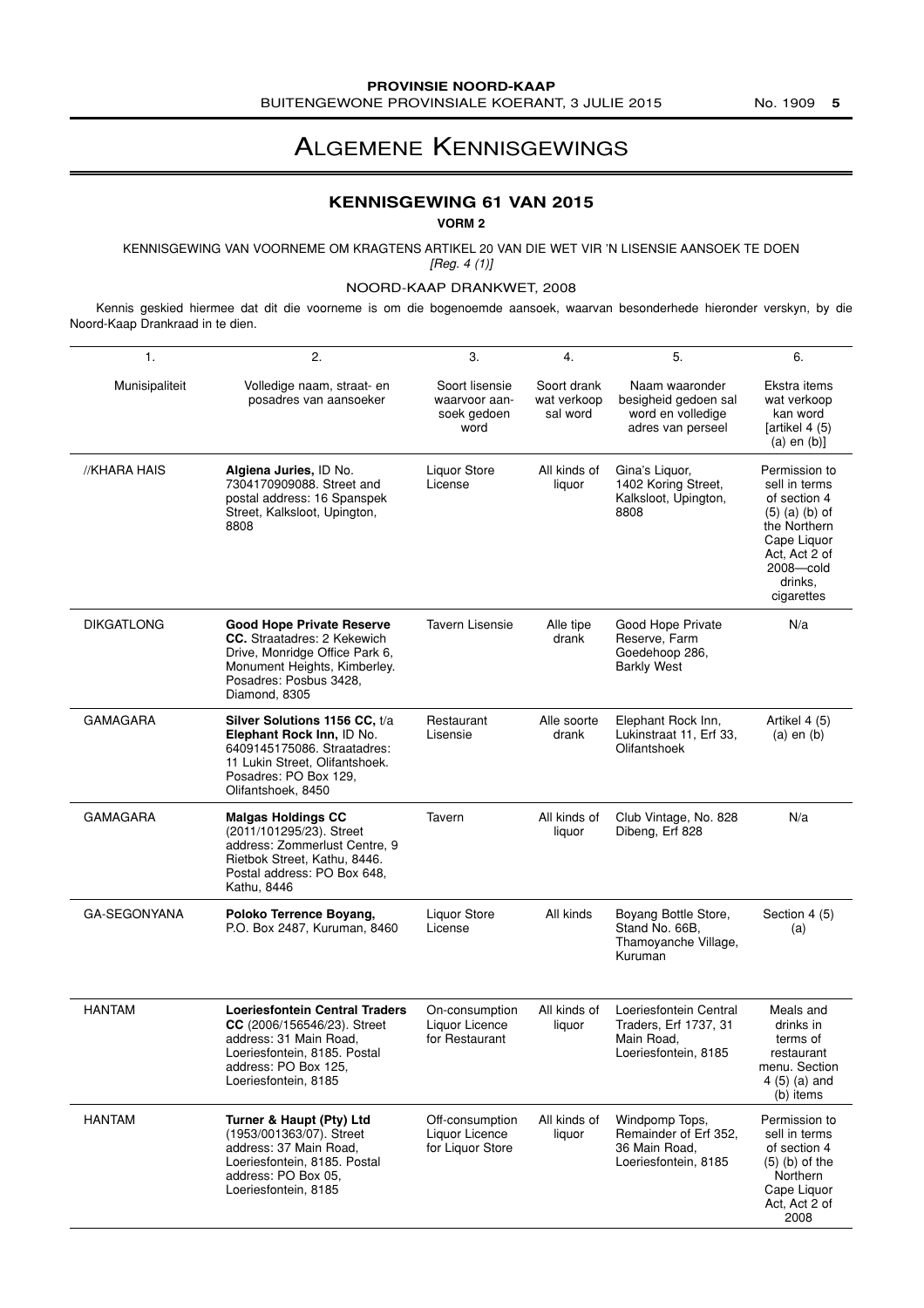### **PROVINCE OF THE NORTHERN CAPE 6** No. 1909 PROVINCIAL GAZETTE EXTRAORDINARY, 3 JULY 2015

| $\mathbf{1}$ .<br>Municipality | 2.<br>Full name, street and postal<br>address of applicant                                                                                                                                                                                       | 3.<br>Kind of licence<br>applied for                                                                         | 4.<br>Kind of<br>liquor to<br>be sold                                       | 5.<br>Name under which<br>business is to be<br>conducted and full<br>address of premises                                                                                          | 6.<br>Extra Items<br>to be sold<br>[section 4 (5)<br>$(a)$ and $(b)$ ]                            |
|--------------------------------|--------------------------------------------------------------------------------------------------------------------------------------------------------------------------------------------------------------------------------------------------|--------------------------------------------------------------------------------------------------------------|-----------------------------------------------------------------------------|-----------------------------------------------------------------------------------------------------------------------------------------------------------------------------------|---------------------------------------------------------------------------------------------------|
| <b>JOE MOROLONG</b>            | Tebogo Patrick Rein, 43<br>Logaganeng Village, Kuruman,<br>8460                                                                                                                                                                                  | Tavern                                                                                                       | All kinds                                                                   | Mishi's Tavern, 555<br>Logaganeng Village,<br>Kuruman, 8460                                                                                                                       | Foodstuff,<br>cold drinks                                                                         |
| KHÂI-MA                        | Edward Jacobus Vries, ID No.<br>6302145193086. Street address:<br>228 Steenkamp Street,<br>Pofadder, 8890. Postal address:<br>P.O. Box 108, Pofadder, 8890                                                                                       | <b>Tavern License</b>                                                                                        | All kinds of<br>liquor                                                      | Edies Pub, 1158 Rand<br>Street, Blyvooruitsig,<br>Pofadder, 8890                                                                                                                  | Section 4 (5)<br>(a) goods                                                                        |
| KHÂI-MA                        | Hendrik Johannes Visagie,<br>ID No. 7604145232080. Street<br>address: Springbok Street,<br>Pofadder. Postal address:<br>P.O. Box 119, Pofadder, 8890                                                                                             | Nightclub<br>License                                                                                         | All kinds of<br>liquor                                                      | Blue Velvet, Erf 54,<br>Skool Street, Pofadder,<br>8890                                                                                                                           | Section 4 (5)<br>(a) goods                                                                        |
| <b>KHARA HAIS</b>              | <b>4 Seasons Shuttle Services</b><br>CC (2008/182376/23). Street<br>address: 58 Mark Street,<br>Upington, 8800. Postal address:<br>PO Box 510, Upington, 8800                                                                                    | Restaurant                                                                                                   | All kinds of<br>liquor                                                      | Four Seasons<br>Restaurant and Take<br>Aways, Shop No. 3,<br>Village Shopping<br>Centre, Hummel<br>Street, Upington,<br>Erf 825                                                   | N/a                                                                                               |
| <b>KHARA HAIS</b>              | <b>Oranjerivier Wynkelders</b><br><b>Primary Co-Operative Limited,</b><br>(1966/000002/24). Street<br>address: 158 Schröder Street,<br>Upington, 8801. Postal address:<br>C/o Emil Scheepers Attorneys,<br>PO Box 72478, Lynnwood<br>Ridge, 0040 | Restaurant<br>Liquor License                                                                                 | All kinds of<br>liquor                                                      | <b>OWK Restaurant.</b><br>Erf 593, 158 Schöder<br>Street, Upington                                                                                                                | Section 4:<br>Other articles.<br>Lodgement on<br>10 July 2015                                     |
| <b>KHARA HAIS</b>              | <b>Oranjerivier Wynkelders</b><br><b>Primary Co-Operative Limited,</b><br>(1966/000002/24). Street<br>address: 158 Schröder Street,<br>Upington, 8801. Postal address:<br>C/o Emil Scheepers Attorneys,<br>PO Box 72478, Lynnwood<br>Ridge, 0040 | Micro-<br>Manufacturers'<br>License                                                                          | Wine and<br>spirits<br>(manu-<br>factured by<br>OWK)                        | OWK Sales and<br>Tasting Facility,<br>Erf 593, 158 Schröder<br>Street, Upington                                                                                                   | Section 4:<br>Other articles.<br>Lodgement on<br>10 July 2015.<br>Section 57:<br>Tasting facility |
| <b>KHARA HAIS</b>              | Citrusdal Cellars (Pty) Ltd<br>(1966/000002/24). Street<br>address: 22 Schröder Street,<br>Upington, 8800. Postal address:<br>C/o Emil Scheepers Attorneys,<br>PO Box 72478, Lynnwood<br>Ridge, 0040                                             | Liquor Store<br>License                                                                                      | Only liquor<br>that is<br>produced by<br>Orangeriver<br>Wine Cellars        | Upington Drankwinkel,<br>22 Schröder Street.<br>Erf 7219, Upington,<br>Khara Hais<br>Municipality                                                                                 | Section 4:<br>Other articles.<br>Section 57:<br>Tasting facility.<br>Lodgement on<br>10 July 2015 |
| <b>KHARA HAIS</b>              | <b>Citrusdal Cellars (Pty) Ltd</b><br>(1966/000002/24). Street<br>address: 22 Schröder Street,<br>Upington, 8800. Postal address:<br>C/o Emil Scheepers Attorneys,<br>PO Box 72478, Lynnwood<br>Ridge, 0040                                      | Liquor Store<br>License                                                                                      | Only liquor<br>that is<br>produced by<br>Orangeriver<br><b>Wine Cellars</b> | Upington Drankwinkel,<br>22 Schröder Street.<br>Erf 7219, Upington,<br>Khara Hais<br>Municipality                                                                                 | Section 4:<br>Other articles.<br>Section 57:<br>Tasting facility.<br>Lodgement on<br>10 July 2015 |
| <b>THEMBELIHLE</b>             | <b>Robert Combrinck,</b><br>7006275058089. Street address:<br>Aandeleblok A64, van die<br>Vluytjieskraal Aandeleblok<br>(Edms) Bpk, Berilstraat A64,<br>Orania. Postal address:<br>Posbus 228, Orania, 8752                                      | Kleinmaatvervaar<br>diging van drank<br>in terme van<br>artikel 16 (3),<br>binneverbruik en<br>buiteverbruik | Bier                                                                        | Grootrivier Brouery,<br>Stokkiesdraai<br>Winkelsentrum en<br>Avontuurpark,<br>Aandeleblok H31 van<br>die Vluytjieskraal<br>Aandeleblok (Edms)<br>Bpk, Amarilstraat H31,<br>Orania | N/a                                                                                               |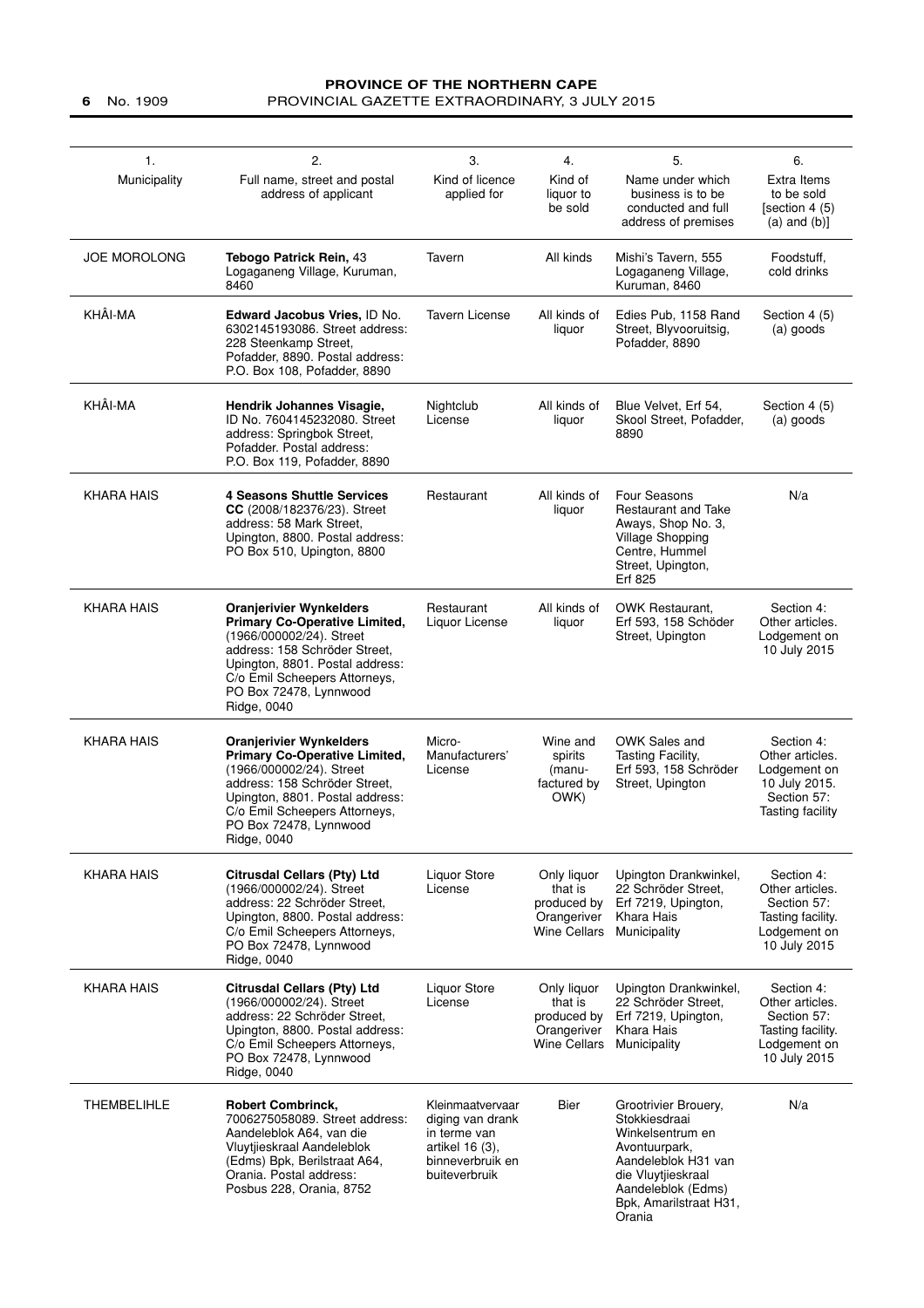### **PROVINSIE NOORD-KAAP** BUITENGEWONE PROVINSIALE KOERANT, 3 JULIE 2015 No. 1909 **7**

| 1.                  | 2.                                                                                                                                                                                                                                | 3.                                                                                                           | 4.                                                                             | 5.                                                                                                                                                                                | 6.                                                                                               |
|---------------------|-----------------------------------------------------------------------------------------------------------------------------------------------------------------------------------------------------------------------------------|--------------------------------------------------------------------------------------------------------------|--------------------------------------------------------------------------------|-----------------------------------------------------------------------------------------------------------------------------------------------------------------------------------|--------------------------------------------------------------------------------------------------|
| Munisipaliteit      | Volledige naam, straat- en<br>posadres van aansoeker                                                                                                                                                                              | Soort lisensie<br>waarvoor aan-<br>soek gedoen<br>word                                                       | Soort drank<br>wat verkoop<br>sal word                                         | Naam waaronder<br>besigheid gedoen sal<br>word en volledige<br>adres van perseel                                                                                                  | Ekstra items<br>wat verkoop<br>kan word<br>[artikel $4(5)$<br>$(a)$ en $(b)$ ]                   |
| <b>JOE MOROLONG</b> | <b>Tebogo Patrick Rein, 43</b><br>Logaganeng Village, Kuruman,<br>8460                                                                                                                                                            | Tavern                                                                                                       | All kinds                                                                      | Mishi's Tavern, 555<br>Logaganeng Village,<br>Kuruman, 8460                                                                                                                       | Foodstuff,<br>cold drinks                                                                        |
| KHÂI-MA             | <b>Edward Jacobus Vries, ID No.</b><br>6302145193086. Street address:<br>228 Steenkamp Street,<br>Pofadder, 8890. Postal address:<br>P.O. Box 108, Pofadder, 8890                                                                 | <b>Tavern License</b>                                                                                        | All kinds of<br>liquor                                                         | Edies Pub, 1158 Rand<br>Street, Blyvooruitsig,<br>Pofadder, 8890                                                                                                                  | Section 4 (5)<br>(a) goods                                                                       |
| KHÂI-MA             | Hendrik Johannes Visagie,<br>ID No. 7604145232080. Street<br>address: Springbok Street,<br>Pofadder, Postal address:<br>P.O. Box 119, Pofadder, 8890                                                                              | Nightclub<br>License                                                                                         | All kinds of<br>liquor                                                         | Blue Velvet, Erf 54,<br>Skool Street, Pofadder,<br>8890                                                                                                                           | Section 4 (5)<br>(a) goods                                                                       |
| <b>KHARA HAIS</b>   | <b>4 Seasons Shuttle Services</b><br>CC (2008/182376/23). Street<br>address: 58 Mark Street,<br>Upington, 8800. Postal address:<br>PO Box 510, Upington, 8800                                                                     | Restaurant                                                                                                   | All kinds of<br>liquor                                                         | Four Seasons<br>Restaurant and Take<br>Aways, Shop No. 3,<br>Village Shopping<br>Centre, Hummel<br>Street, Upington,<br>Erf 825                                                   | N/a                                                                                              |
| <b>KHARA HAIS</b>   | <b>Oranjerivier Wynkelders</b><br><b>Primary Co-Operative Beperk,</b><br>(1966/000002/24). Straatadres:<br>Schröderstraat 158, Upington,<br>8801. Posadres: P/a Emil<br>Scheepers Prokureurs, Posbus<br>72478, Lynnwood Rif, 0040 | Restaurant<br>Dranklisensie                                                                                  | Alle soorte<br>drank                                                           | <b>OWK Restaurant.</b><br>Erf 593, Schröderstraat<br>158, Upington                                                                                                                | Artikel 4:<br>Ander artikels.<br>Indiening op<br>10 Julie 2015                                   |
| <b>KHARA HAIS</b>   | <b>Oranjerivier Wynkelders</b><br><b>Primary Co-Operative Beperk,</b><br>(1966/000002/24). Straatadres:<br>Schröderstraat 158, Upington,<br>8801. Posadres: P/a Emil<br>Scheepers Prokureurs, Posbus<br>72478, Lynnwood Rif, 0040 | Mikro-<br>Vervaardigings-<br>lisensie                                                                        | Wyn en<br>spiritualieë<br>(vervaardig<br>deur OWK)                             | OWK Verkope en<br>Proelokaal, Erf 593,<br>Schröderstraat 158.<br>Upington                                                                                                         | Artikel 4:<br>Ander artikels.<br>Indiening op<br>10 Julie 2015.<br>Artikel 57:<br>Proelokaal     |
| <b>KHARA HAIS</b>   | Citrusdal Kelders (Edms) Bpk<br>(1966/000002/24). Straatadres:<br>Schröderstraat 22, Upington,<br>8800. Posadres: P/a Emil<br>Scheepers Prokureurs, Posbus<br>72478, Lynnwood Rif, 0040                                           | Drankwinkel-<br>lisensie                                                                                     | Slegs drank<br>wat gepro-<br>duseer word<br>deur<br>Oranjerivier<br>Wynkelders | Upington Drankwinkel,<br>Schröderstraat 22.<br>Erf 7219, Upington,<br>Khara Hais<br>Munisipaliteit                                                                                | Artikel 4:<br>Ander artikels.<br>Artikel 57:<br>Proefasiliteit.<br>Indiening op<br>10 Julie 2015 |
| <b>KHARA HAIS</b>   | <b>Citrusdal Kelders (Edms) Bpk</b><br>(1966/000002/24). Straatadres:<br>Schröderstraat 22, Upington,<br>8800. Posadres: P/a Emil<br>Scheepers Prokureurs, Posbus<br>72478, Lynnwood Rif, 0040                                    | Drankwinkel-<br>lisensie                                                                                     | Slegs drank<br>wat gepro-<br>duseer word<br>deur<br>Oranjerivier<br>Wynkelders | Upington Drankwinkel,<br>Schröderstraat 22.<br>Erf 7219, Upington,<br>Khara Hais<br>Munisipaliteit                                                                                | Artikel 4:<br>Ander artikels.<br>Artikel 57:<br>Proefasiliteit.<br>Indiening op<br>10 Julie 2015 |
| <b>THEMBELIHLE</b>  | <b>Robert Combrinck,</b><br>7006275058089. Straatadres:<br>Aandeleblok A64, van die<br>Vluytjieskraal Aandeleblok<br>(Edms) Bpk, Berilstraat A64,<br>Orania. Posadres:<br>Posbus 228, Orania, 8752                                | Kleinmaatvervaar<br>diging van drank<br>in terme van<br>artikel 16 (3),<br>binneverbruik en<br>buiteverbruik | Bier                                                                           | Grootrivier Brouery,<br>Stokkiesdraai<br>Winkelsentrum en<br>Avontuurpark,<br>Aandeleblok H31 van<br>die Vluytjieskraal<br>Aandeleblok (Edms)<br>Bpk, Amarilstraat H31,<br>Orania | Nvt                                                                                              |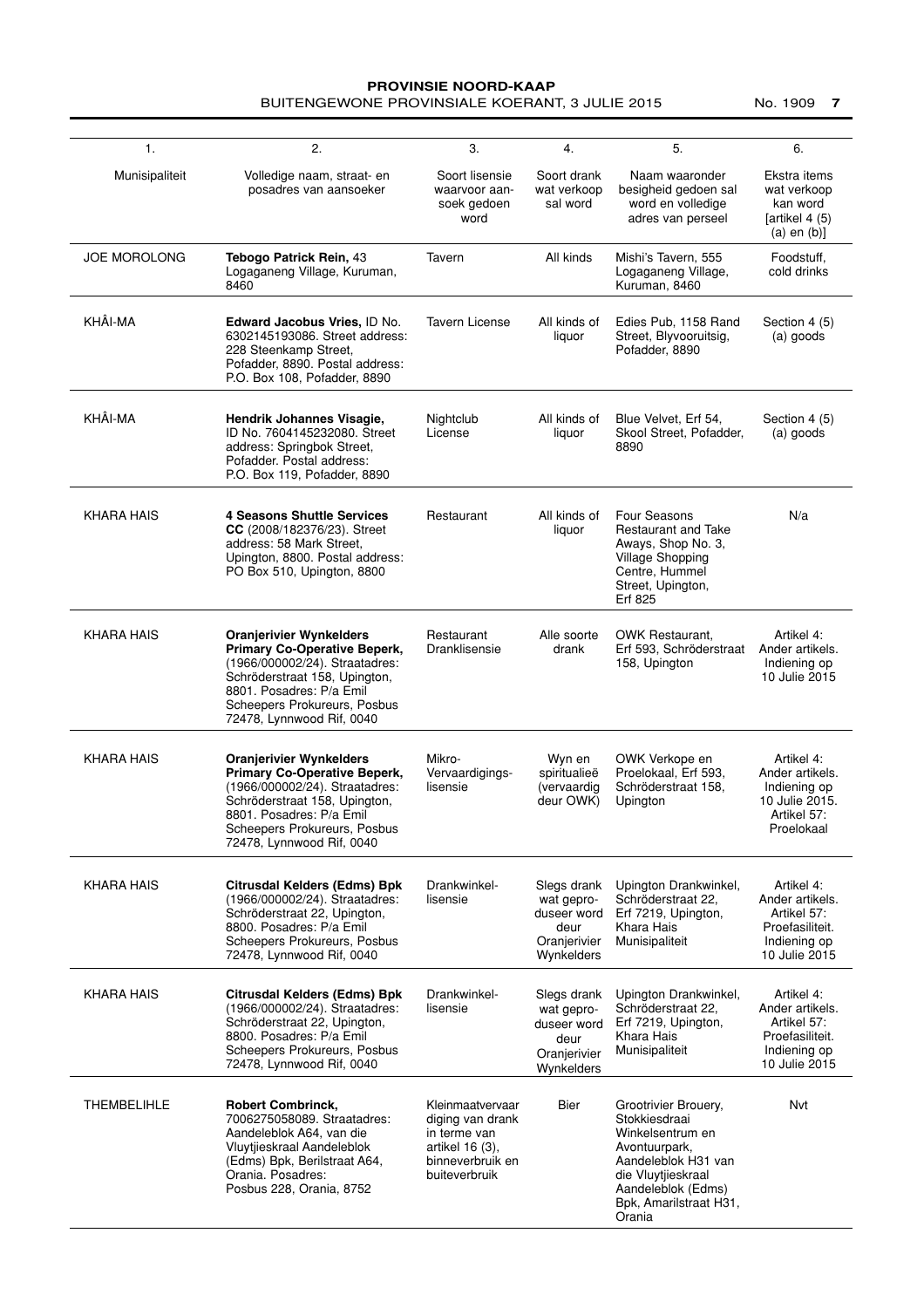### **PROVINCE OF THE NORTHERN CAPE 8** No. 1909 PROVINCIAL GAZETTE EXTRAORDINARY, 3 JULY 2015

| ι.                 | 2.                                                                                                                                                       | 3.                                                                                   | 4.                              | 5.                                                                                 | 6.                                                               |
|--------------------|----------------------------------------------------------------------------------------------------------------------------------------------------------|--------------------------------------------------------------------------------------|---------------------------------|------------------------------------------------------------------------------------|------------------------------------------------------------------|
| Municipality       | Full name, street and postal<br>address of applicant                                                                                                     | Kind of licence<br>applied for                                                       | Kind of<br>liquor to<br>be sold | Name under which<br>business is to be<br>conducted and full<br>address of premises | Extra Items<br>to be sold<br>[section 4 (5)<br>$(a)$ and $(b)$ ] |
| <b>THEMBELIHLE</b> | Gerrit Klok, 7605095122080.<br>Street address: 7 Mark Street.<br>Hopetown. Postal address:<br>PO Box 223, Hopetown                                       | Restaurant<br>Liquor Licence in<br>terms of section<br>16 (1) (b) on-<br>consumption | All kinds of<br>liquor          | Hopetown Rugby Club,<br>Erf 2571, Restant<br>Street, Hopetown                      | Approval in<br>terms of<br>section $4(5)$<br>(a)                 |
| TSANTSABANE        | <b>Edgar Frederick Stafford,</b><br>7509265154081. Street address:<br>7 Elmboog Street, Postmasburg,<br>8420. Postal address:<br>PO Box 274, Postmasburg | Tavern                                                                               | All kinds of<br>liquor          | Main 51, 51 Hoof<br>Street, Postmasburg,<br>8420; Erf 1368                         | N/a                                                              |
| TSANTSABANE        | <b>Marietta Lourens,</b><br>409210056089. Street and<br>postal address: 10 Begbie<br>Street, Postmasburg, 8420                                           | Restaurant                                                                           | All kind                        | #@West, 31 Van Wyk<br>Street, Postmasburg,<br>8420                                 | Food, cold<br>drinks etc.                                        |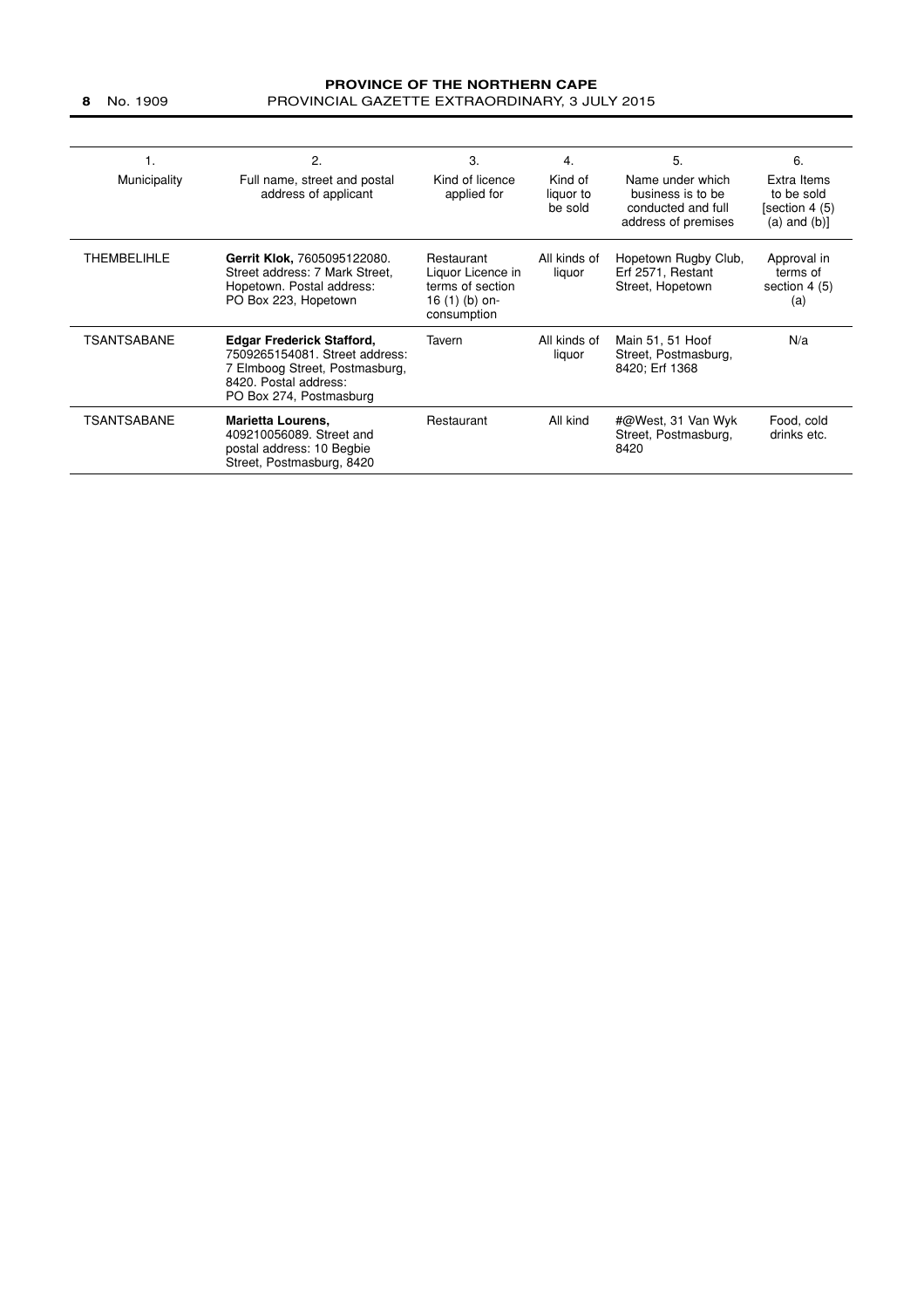### **PROVINSIE NOORD-KAAP** BUITENGEWONE PROVINSIALE KOERANT, 3 JULIE 2015 No. 1909 9

|                    | 2.                                                                                                                                                       | 3.                                                                                   | 4.                                     | 5.                                                                               | 6.                                                                            |
|--------------------|----------------------------------------------------------------------------------------------------------------------------------------------------------|--------------------------------------------------------------------------------------|----------------------------------------|----------------------------------------------------------------------------------|-------------------------------------------------------------------------------|
| Munisipaliteit     | Volledige naam, straat- en<br>posadres van aansoeker                                                                                                     | Soort lisensie<br>waarvoor aan-<br>soek gedoen<br>word                               | Soort drank<br>wat verkoop<br>sal word | Naam waaronder<br>besigheid gedoen sal<br>word en volledige<br>adres van perseel | Ekstra items<br>wat verkoop<br>kan word<br>[artikel 4 (5)<br>$(a)$ en $(b)$ ] |
| <b>THEMBELIHLE</b> | Gerrit Klok, 7605095122080.<br>Straatadres: Markstraat 7.<br>Hopetown. Posadres:<br>Posbus 223, Hopetown                                                 | Restaurant<br>Dranklisensie in<br>terme van artikel<br>16 (1) (a) binne-<br>verbruik | Alle soorte<br>drank                   | Hopetown Rugby Klub,<br>Erf 2571,<br>Restantstraat.<br>Hopetown                  | Goedkeuring<br>in terme van<br>artikel 4 (5)<br>(a)                           |
| TSANTSABANE        | <b>Edgar Frederick Stafford,</b><br>7509265154081. Street address:<br>7 Elmboog Street, Postmasburg,<br>8420. Postal address:<br>PO Box 274, Postmasburg | Tavern                                                                               | All kinds of<br>liquor                 | Main 51, 51 Hoof<br>Street, Postmasburg,<br>8420; Erf 1368                       | N/a                                                                           |
| TSANTSABANE        | <b>Marietta Lourens,</b><br>409210056089. Street and<br>postal address: 10 Begbie<br>Street, Postmasburg, 8420                                           | Restaurant                                                                           | All kind                               | #@West, 31 Van Wyk<br>Street, Postmasburg,<br>8420                               | Food, cold<br>drinks etc.                                                     |